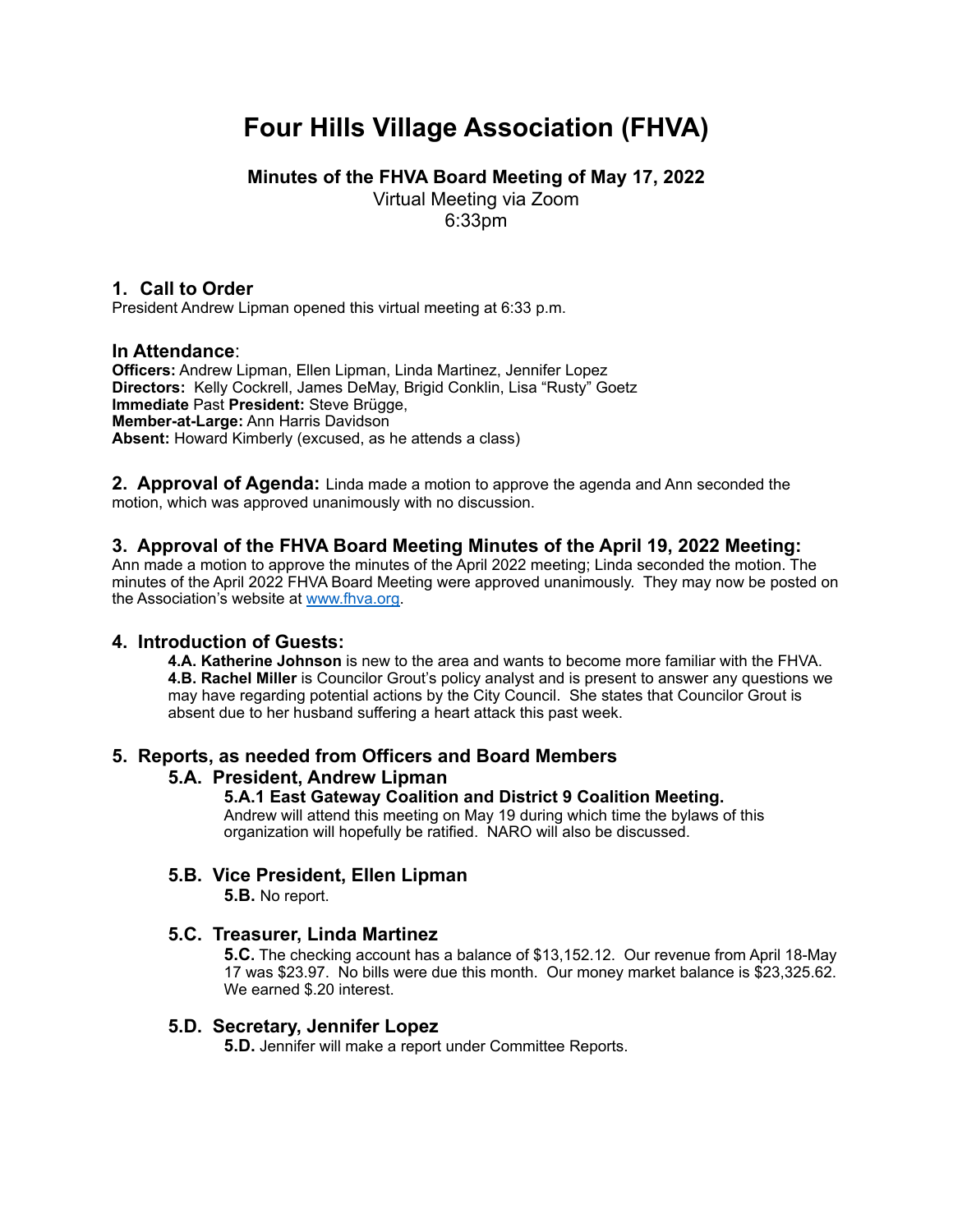## **5.E. Public Relations & Real Estate Director, James DeMay.**

**5.E.1. Active Listings**: 3 in Four Hills Village at \$195.55 per sq. ft.

**5.E.2. Pending Sales**: 4 in Four Hills Village at an average of \$187.84 per sq. ft.

**5.E.3. Closed:** 1 in the last 3 days at an average of \$210.22/sf

Some Board members expressed concerns over homes that have been vacant for months. They provide opportunities for squatters to take residence. James said he will check on their status.

## **5.F. Open Space Director, Rusty Goetz.**

#### **5.F.1. E Bikes**

E Bikes are not permitted in the Open Space.

## **5.F.2. FHV Fire Risk and Hazards**

The Forest Service has closed the Cibola National Forest until the end of the year due to the high fire danger. In walking FHV, Rusty observed that many of the yards have dead grass and trees. At the very least, we should send out a mass email to residents regarding making their yards less of a fire risk. Rusty will draft a letter of information that can be disseminated via email, NextDoor and Facebook.

## **5.G. Publications Director, Brigid Conklin.**

## **5.G.1 Summer Edition of The Chronicle.**

We have commitments for 3 full page ads. Please have articles to Brigid by May 27.

## **5.H. Membership Director, Kelly Cockrell.**

#### **5.H.1 New Members.**

She received 1 application for membership this last month. We now have 256 members.

## **5.I. Webmaster, Howard Kimberly**.

#### **Howard attends a class during our meeting time, but he sent the following report. 5.I.1 FHVA Website Monthly Usage Statistics in the last 30 days.**

There have been 257 unique visits to [www.fhva.org,](http://www.fhva.org) and 493 page views.

#### **5.I.3 Home Page and Logo**

The home page now has Kelly's new FHVA logo. Thanks Kelly!

## **5.I.4. Contacts Page**

The Contacts page has been updated. Many outdated links were removed.

#### **5.I.5. Agenda and Minutes Page**

The Agenda and Minutes page has been updated. There are a few missing items that appear in black. If someone can dig up any of those (e.g., out of old emails), please send them to Howard and he will post them. Also, Howard typically only receives a draft agenda for a board meeting. He proposes that he be sent a final agenda to archive after each board meeting, similar to him being sent the minutes once approved at the following board meeting. It is best if updates are sent directly to him stating that they should be posted to the website (since it is difficult for him to discern changes that may be buried in email chains).

## **5.J. Security Director, Open**

## **5.J.1. Still Open, but FHV Resident Forwards Information from CPC**

The position of Security Director is still open, however, Chyraelle Braddock has been attending the CPC meetings and has forwarded the following information to Andrew. Activities involving crime, cartels, and fentanyl are on the increase in Albuquerque. The FBI's Albuquerque office is looking for people to apply to the FBI Citizen's Academy.

## **5.K. Government Affairs, Open**

## **5.L. Education Director, Open**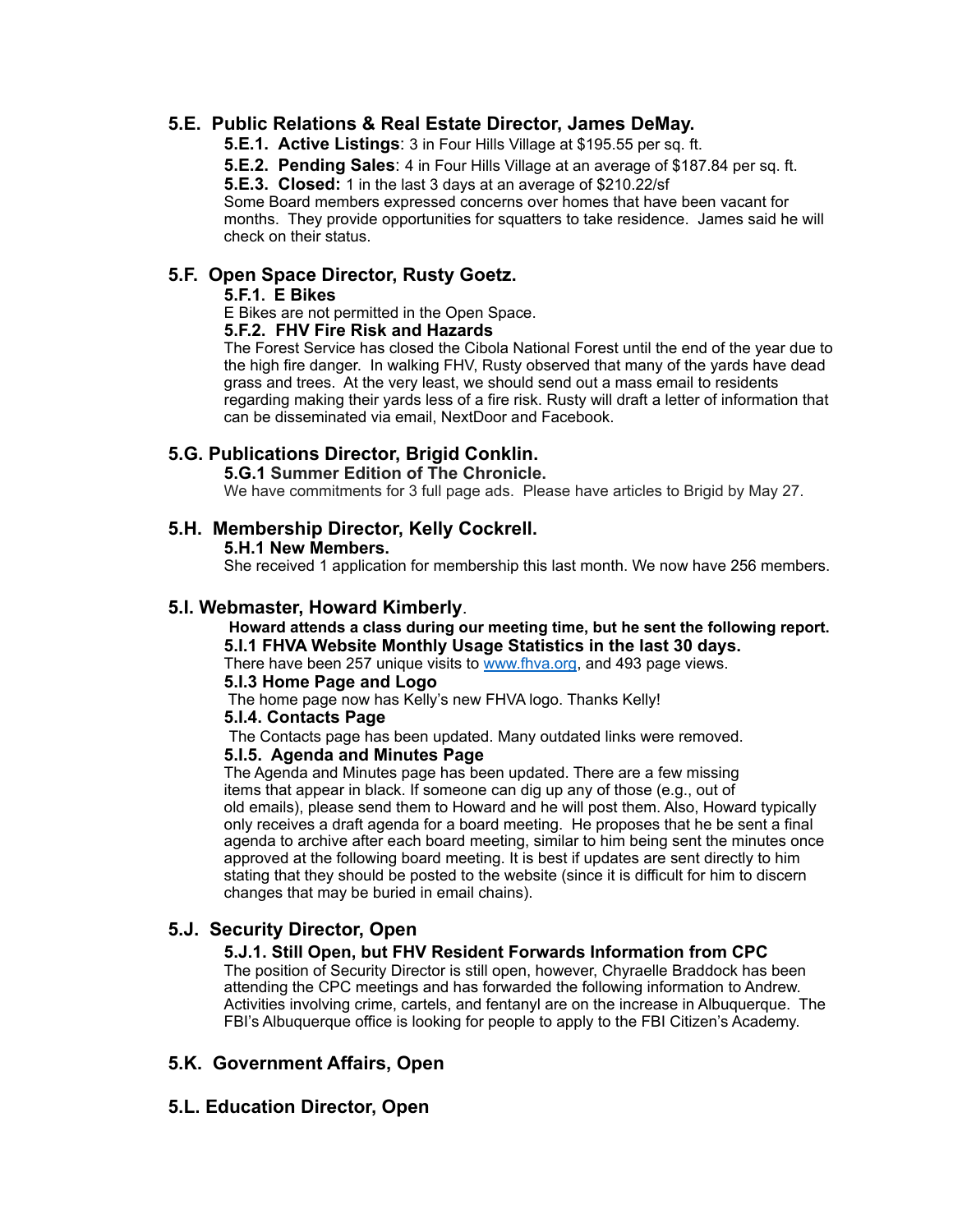## **5.M. Steve Brugge, Past President**

## **5.M.1. Mid Century Modern (MCM) Architecture**

Kimberly Roth, a promoter of MCM architecture, has a large art installation in her driveway that we should all go peruse. We are a MCM neighborhood and maybe we should tout this attribute to help promote FHV.

## **5.N. Ann Harris Davidson, Member At Large**

**5.N.1. La Luz de Amistad Park.** Ann reported that the correct name for the park at the intersection of Central Avenue/Rt.66 and Tramway is La Luz de Amistad Park, though it gets misnamed "Bicycle Park" because, as Ann had detailed in her article about this park in the Fall 2021 edition of The Chronicle, the sign with the park's name has been missing from the park for nearly eight years. More crucially, some believe that the park is not under the jurisdiction of the City of Albuquerque, as it does not appear in the maps that the City's Department of Parks and Recreation produces. However, the MRWM company of landscape architects indicates on its website (at [https://www.mrwmla.com/la](https://www.mrwmla.com/la-luz-de-amistad-park)[luz-de-amistad-park](https://www.mrwmla.com/la-luz-de-amistad-park)) that, in 2010, it was paid by the City of Albuquerque to redesign and rebuild this park. It is definitely a City park and is believed to be under the control of the City's Solid Waste Department. In any event, we ask that someone in the City government should get the sign with the park's name reinstalled. Councilor Grout's Policy Analyst Rachel Miller asked if Ann would email more details to her.

**5.N.2. Yard Habitat Certification.** Ann announced that Albuquerque has a "Backyard Refuge Certification Program", run in conjunction with the U.S. Fish & Wildlife Service's Urban Wildlife Conservation program and, specifically, with the Valle de Oro Wildlife Refuge. She added that she will be giving a free presentation about the advantages and conditions for yard habitat certification, for the Four Hills Neighbors Garden Club, at the Singing Arrow Community Center at 1:00 p.m. on Monday, May 23rd, 2022.

**5.N.3. Ann's Other Recent Activity** will be covered under specific agenda items (Committee Reports and National Night Out).

## **6. Committee Reports**

## **6.A. Recognition of Four Hills Village Neighbors**

Jennifer, Ann, and Andrew met on May 16, 2022 and decided on the following:

1. The name of the award will be the **FHVA Good Neighbor Award**.

2. The FHVA Good Neighbor Award will be given **annually only**, at a special function (Saturday breakfast or evening dinner, hopefully at the Canyon Club), with details as below.

3. We agreed that, normally, it would be awarded to one person each year, but that, should the circumstances dictate, there could be up to three awardees.

4. The FHVA's Board Members will not be eligible for this "FHVA Good Neighbor Award" during their service. However, we agreed that, at each of the FHVA's January Annual General Meetings (AGM), there will be a specific agenda item for the recognition of the outgoing FHVA Board Members who have served at least one full term (one year) on the FHVA Board. Each retiring FHVA Board Member will be named individually, with their roles and activities mentioned (and, perhaps, a certificate of service given).

5. The annual presentation of the FHVA Good Neighbor Award will NOT be combined with the FHVA's January Annual General Meeting (AGM) but will be with a special meeting (Breakfast? Lunch? -- As the Canyon Club does weekday lunches for the FHN.) for the event, which will be combined as a **"City Liaison -- Good Neighbor"** function to which the Mayor of Albuquerque and FHV's City Councilor will be invited (and other local "nobs" if they wish). Each year, a different City department can be featured (e.g., Solid Waste; Parks & Open Space; Office of Neighborhood Coordination; Traffic & Roads; APD, City/County Education; etc.) with some of their department members available to give a short presentation and hold a Q&A with FHVA members present. This will be an opportunity to show that the FHVA is in the forefront of neighborhood-City cooperation and to provide the FHVA with a positive publicity event.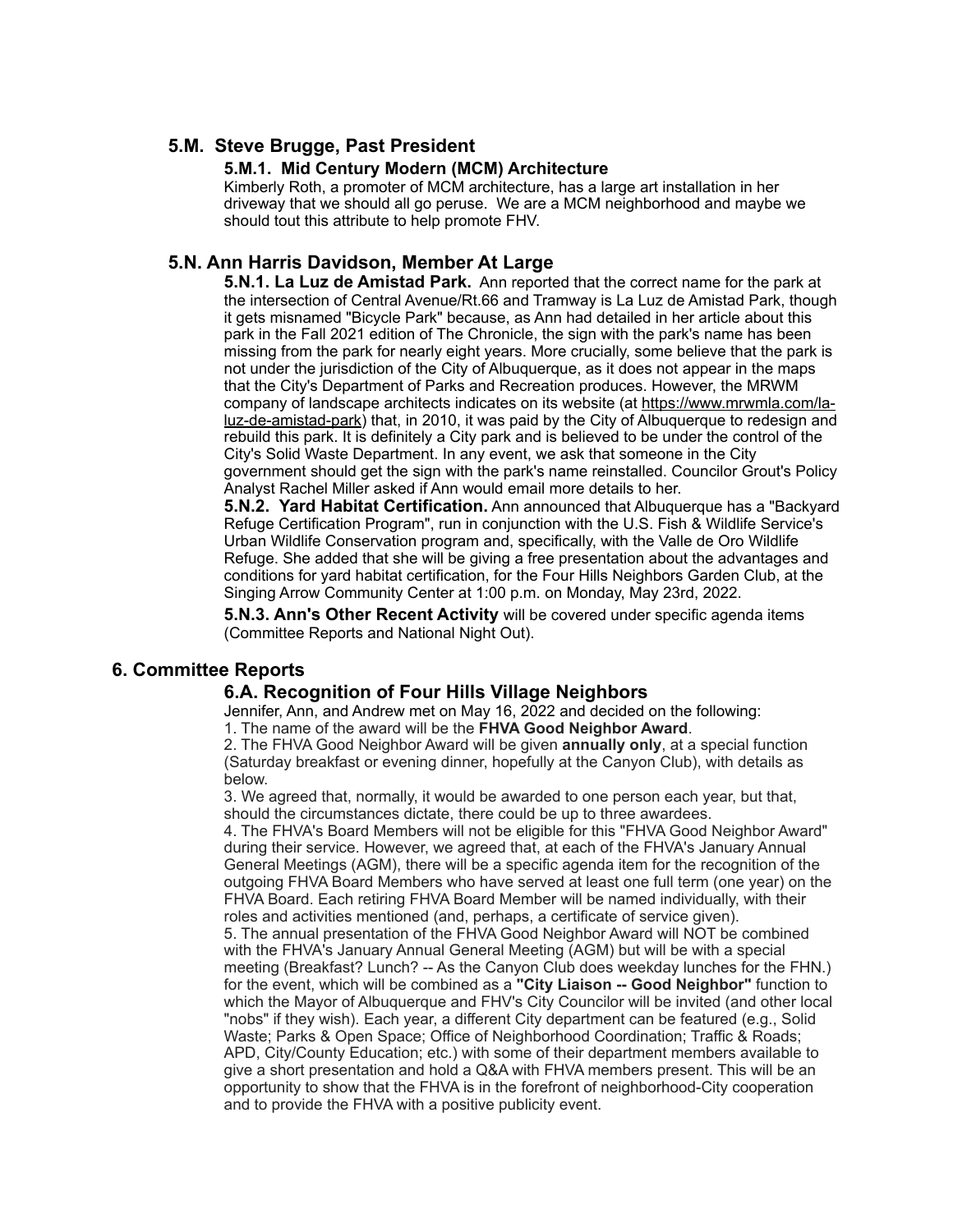6. Awardees will be given a small plaque that will show the FHVA logo, "FHVA Good Neighbor", the recipient's name, and the year awarded.

7. We agreed that early October will be an appropriate time to hold this FHVA City Liaison -- Good Neighbor event, as it can then be combined with a membership recruitment drive. Existing members can sign up for the following year and non-members can have their new membership cover the remaining months in the year plus the following year.

## **6.B. Membership**

Kelly will work with other board members on upcoming functions such as the pending Social and City Liaison/Good Neighbor event to access membership data base and to help build awareness of FHVA and its activities.

## **7. Unfinished Business**

#### **7.A. Traffic Study**

No specific action has been taken.

#### **7.B. Multicultural Arts Festival (Summerfest)**

On May 16 Councilor Grout offered an amendment in the city budget and secured \$20,000.00 to fund the Festival. Also, staff from community centers will help staff the event. On May 18 a meeting will be held with department and organization heads to begin planning the event. Commissioner Pyskoty has also offered funding.

#### **7.C. National Night Out 2022**

Please remember to include Ann, our liaison for the NNO, when sending your email to the city to register for this event.

#### **7.D. Survey Monkey**

Our experiment using Survey Monkey as a means to vote worked. However, we need an option for those who do not choose to use the computer. Also, changes to NARO may effect how we tally and record votes.

#### **7.E. Annual Yard Sale.**

Eighty-eight homes participated. Several shoppers were heard to say that they did not realize Four Hills was such a nice neighborhood!

## **8. New Business**

## **8.A. Next Meeting—day, time, location.**

Steve suggests we use the Singing Arrow Community Center's Board Room. He states that it is larger and nicer than the Board Room at the Canyon Club and the Center is open until 8pm. Linda and Jennifer will schedule a meeting with the General Manager of the Canyon Club to ascertain whether or not their Board Room is available to us. Linda made a motion that for our June 21, 2022 meeting we meet in person at 6:30pm at either the Canyon Club or at the Singing Arrow Community Center, depending on availability, with also offering a hybrid Zoom meeting to accommodate those who cannot attend in person. The hybrid option will allow more residents and city officials to join in our meeting. Steve seconded the motion, which passed unanimously.

#### **8.C. NARO, IDO, and other updates.**

#### **8.C.1. NARO**

The NARO bill passed. This raises several questions, the major one being the collection of dues by neighborhood associations. Andrew is working with Vanessa Baca on getting our questions answered. The city is setting up informational sessions to hash out the details of the new NARO.

#### **8.C.2. Adopt -A-Median**

FHV was approved to Adopt-A-Median. Steve suggests we wait until actions from the Traffic Study are complete so that the placement of the new Adopt-A-Median sign will not be disturbed. Rachel Miller will work with the city to get us 1, maybe 2 signs with the official Adopt-A-Median text and formal font on them.

#### **8.C.3. Safe Outdoor Spaces.**

According to Rachel Miller, the bill was deferred. New amendments are seeking to limit the reach of the bill. The city was trying to change the definition of a kitchen to mean just